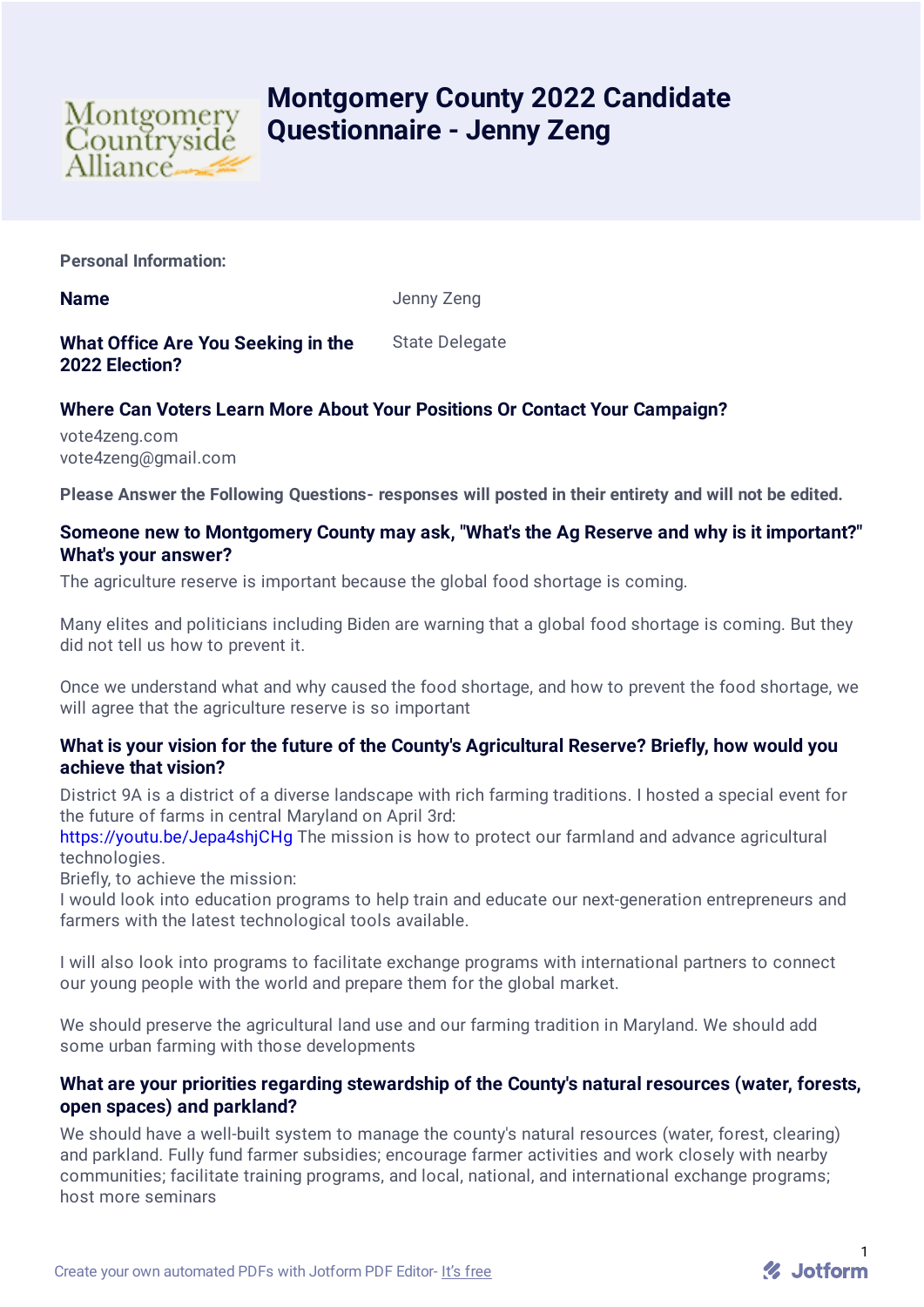## **What role will you play with regard to ensure that we safeguard our drinking water supply both surface and groundwater?**

To ensure that we safeguard our drinking water supply, we need to reduce pollution, including: 1. Put up signs to properly dispose of hazardous products, along the border of the water protection area to notify people that any pollution in that area can affect the drinking water supply 2. Use and dispose of harmful materials properly to avoid contamination of the surface and groundwater.

3. Volunteer in our community, join in a beach, stream, or wetland cleanup

4. Encourage seminars about local watersheds for a school or civic organizations

5. Stencil a message next to the street drain to remind people not to dump waste into a street drain because the water drains to the river.

## **What are your top priorities to help the County address climate change? What role will the Ag Reserve play?**

The priorities are to find alternative fuel sources that can reduce carbon footprint in the building, farming, and transportation sectors. I am an advocate for introducing hydrogen as an energy medium to power the future economy and to reduce carbon emissions. Hydrogen can be produced using zeroemission power sources like nuclear and renewables like wind turbines and solar panels and be stored in tanks like natural gas. The hydrogen then feeds into fuel cells that can power vehicles of any size and only produces water as a byproduct. Hydrogen can also be used in heat pumps to reduce household usage of energy.

For the agricultural sector, a hydrogen-powered tractor model is already available in the market and a hydrogen-powered farm can give farmers less dependence on a centralized power grid and protection from high gasoline and diesel prices.

## **What more can be done to support our local farm businesses and rural communities?**

I support the protection of our farmland in Maryland. Food supplies become unstable and prices tend to go up when supply is unstable. We need to preserve the farmlands that we have left and utilize them in a sustainable way. I will promote policies to encourage the growth of the Maryland agricultural economy. I will also promote agricultural technology education to provide opportunities for future farmers.

## **What are your regional transportation priorities? Do you support M83 and an additional Potomac bridge and outer beltway through the Reserve or adjacent rural zones?**

No, I do not support the construction of M83 or constructing additional Potomac bridges through the Reserve and other rural zones.

## **How should our County manage its solid waste? What role should incineration, composting and recycling play?**

Promote disposables to be made from certain materials so the solid waste can be better disposed of and processed.

Support pilot project to Incinerate solid waste to produce energy

Encourage composting in all areas from rural to urban settings.

## **What are your views on the general plan update "Thrive 2050," both the process and the draft now before the Council?**

Freedom of movement and freedom of movement should be guaranteed. High densities will lead to centralized governance policies. The outbreak of the pandemic in some countries has shown the vulnerability of high-density communiti